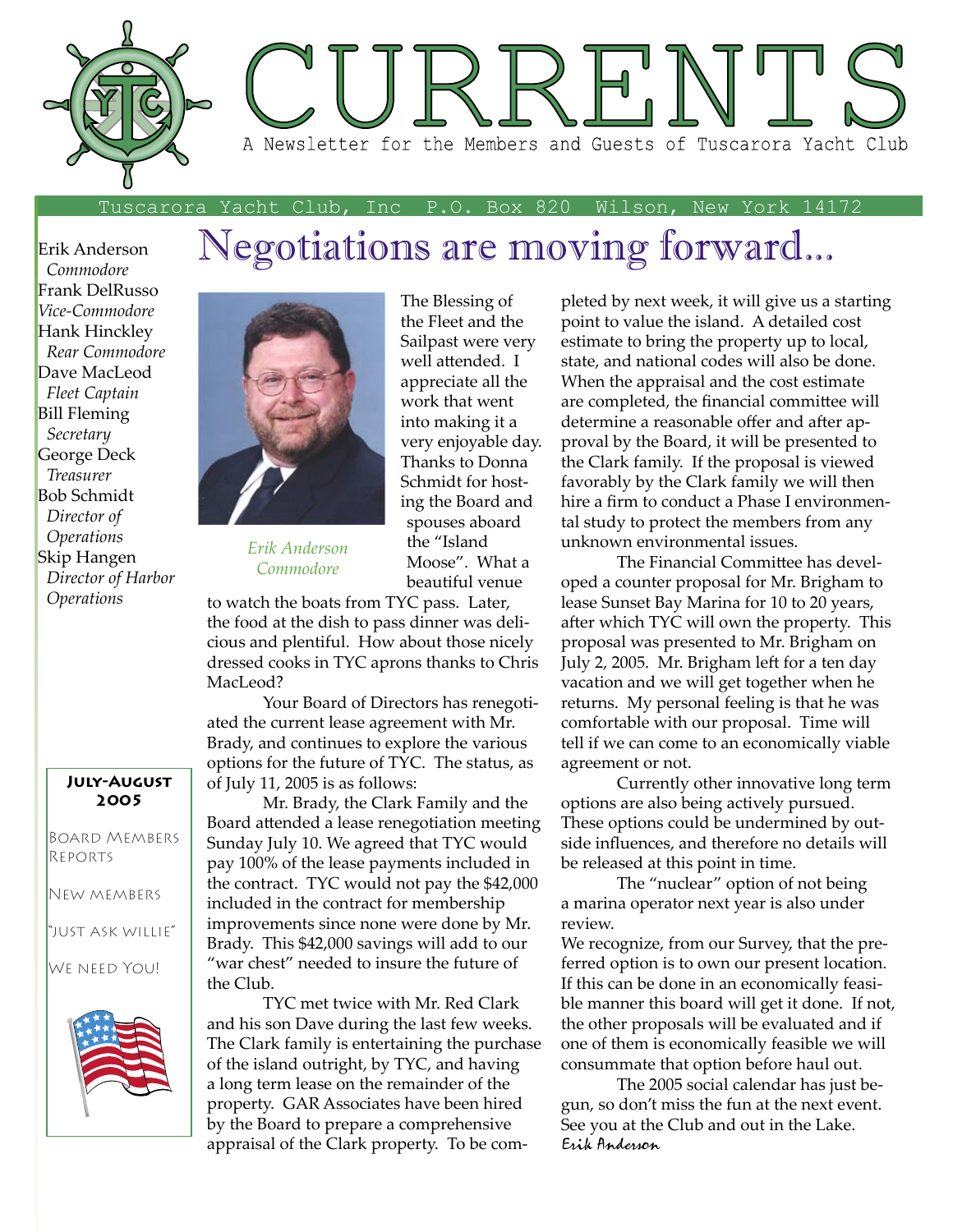

## secretary's report

It's almost that time to begin thinking about running for the 2006 TYC Board of Director's. We will be moving forward on the election process in the very near future and we ask that you consider getting involved. I have posted a chart in the

clubhouse showing some of the

reciprocal yacht clubs on the lake. This is not all of the clubs. There is a complete list kept with the stewards along with reciprocal details from each participating yacht club. If you are planing a cruise you will want to make sure you review this booklet before heading out.

 I also want to thank everyone involved for preparing and sharing the delicious meals provided for the sail past weekend, especially the morning Father's Day Brunch Crew. It was greatly appreciated and possibly the best brunch I've ever had. Thanks everyone!





## rear-commodore's report



The boating season is off to a great start due to the wonderful weather this summer. However, we still need some people to get involved in future events that are rapidly approaching. The Toronto Jazz Festival dates are July 21, 22, 23. Hank Hinckley and I will be chairing this event. Watch the bulletin board for sign-up details. July 29-30 we will

be hosting the 50 Point Club Cruise to our harbor. Linda Kelly is helping at our end. Linda, thank you. If we have members who would like to make it a reciprocal event, I need a chairperson for this activity. Chairpersons are needed for the following events that are rapidly approaching: the Progressive Dinner, Octoberfest, and Blues Night. We will accept applications for these events readily, so do not hesitate to call me. It would be an easy way to fulfill "job duty" hours. If you are interested, please contact me. Thank you, Frank Del Russo



## www.tycwilson.com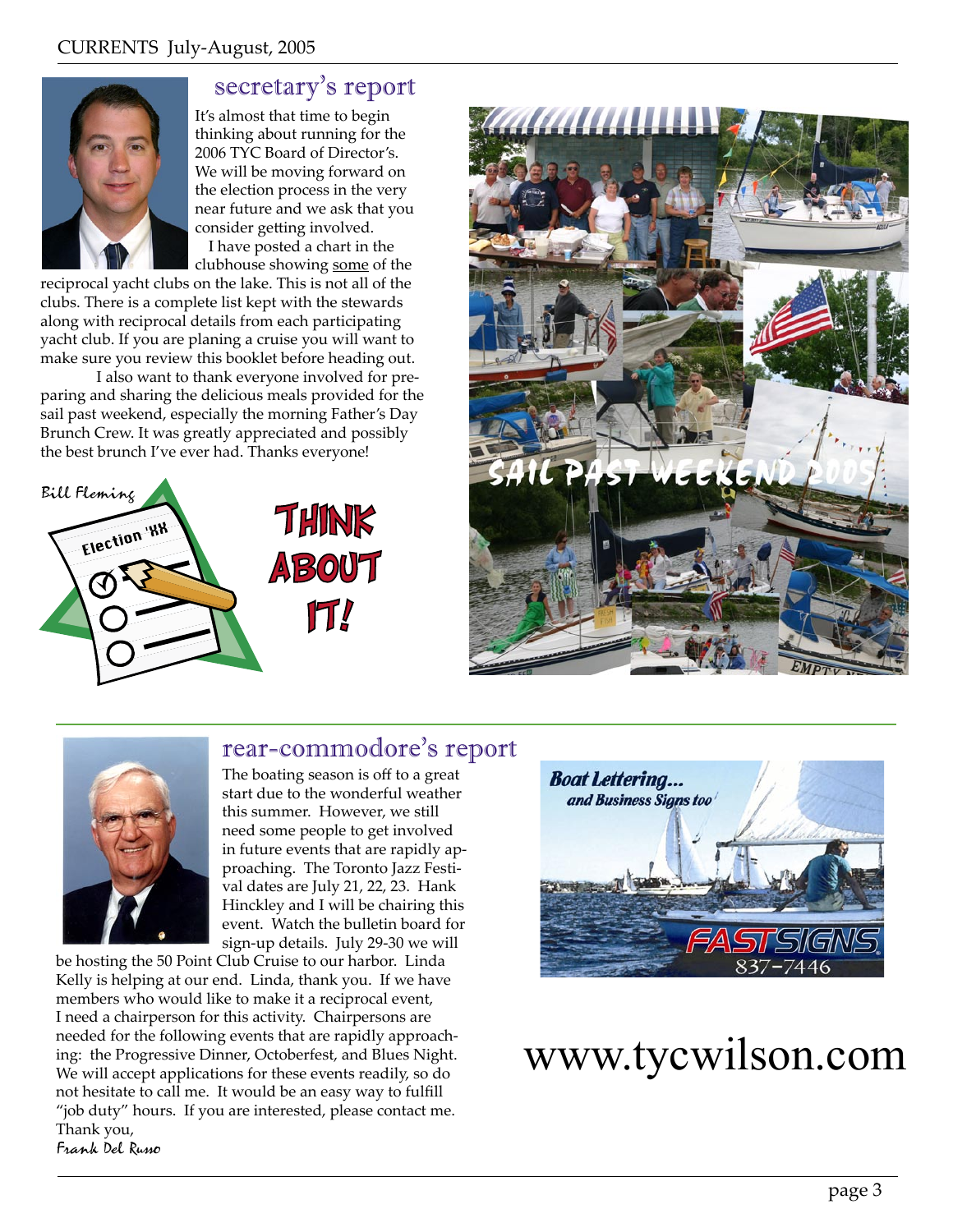## director of operations report



Summer is definitely here. It is good to see a lot of the members using the club. Our stewards are working hard to keep the club clean and the grass cut. When you use the clubhouse please clean up when you're done. We have hired a new steward, his name is Joe Butler, and he attends Wilson High. Devin had to go back to school to take a class he needs in order to graduate next year. This

year the US Border Patrol and the Canadian Customs have visited us twice. They asked us to call them if we see anything out of the ordinary happening in the harbor. We are cleaning out the shed, if you have stored any personal items in the shed please remove them or they will be thrown out. I would like to thank all the members who have helped around the club; it has made my job easier. Don't forget to fill out the slips for you're hours worked, they are located in the club on the bulletin board. Please sign out with the stewards when you're leaving your dock for several days. We are getting a lot of visitors and we are always looking for empty docks to put our visitors in. If anyone has a problem around the club, see one of the stewards or myself. Have a safe summer and I will see you on the water.

Bob Schmidt

## fleet captain's report



Everyone should be well into enjoying the Club and getting used to their docks. We still have some changes taking place so you may find that you have new neighbors. If that proves to be the case, please be considerate and helpful (if you need more cleats, contact Skip Hangen; keep the finger docks clear of trip hazards, etc.). Each dock in the Club has advantages

and disadvantages – there are no "perfect" solutions. If anyone is having dock problems, please contact me – we want everyone to be happy, but we can only work with the docks we have available. Enjoy the season –

Dave Mac Leod

## director of harbor operations



The boating season is in full swing and the docks are in pretty good shape. However, for those docks that still need minor repairs, there will be a sheet posted in the club house. On this "wish list" please note what repairs are needed and your dock number. People may then help reach out to others to fulfill their work hours. Also, please list any other ideas you may have to improve the club.

Skip Hangen



### new members report

We add a warm welcome to new members Clark and Barbara Godshall who reside right on the lake in Somerset, New York. Clark is the District Superintendent of the Orleans/Niagara BOCES where he has been employed for the past 16 years. Clark has been the Superintendent and Chief Executive Officer of the BOCES for the past five years and served as Assistant Superintendent of the BOCES for 11 years. Prior to that, he was Assistant Superintendent of the Penn Yan Central Schools for 5 years and a Science Teacher in Hilton, New York for 6 years. When not enjoying his hobbies which include curling, antique car restoration, and volunteering for civic causes he instructs as Adjunct Professor for the Educational Administration Program at SUNY Brockport.

Barbara is the Director of Special Programs at the Medina Central School District. She recently obtained her Doctorate from the University of Buffalo and enjoys cooking , selling jewelry and gardening.

Both are active in the Lockport Power Squadron and have evolved their boating experiences from a small sailboat on Keuka Lake to jet boats and now a 27 foot Sea Ray which they are practicing docking at TYC in slip #13. Stop by and say hello.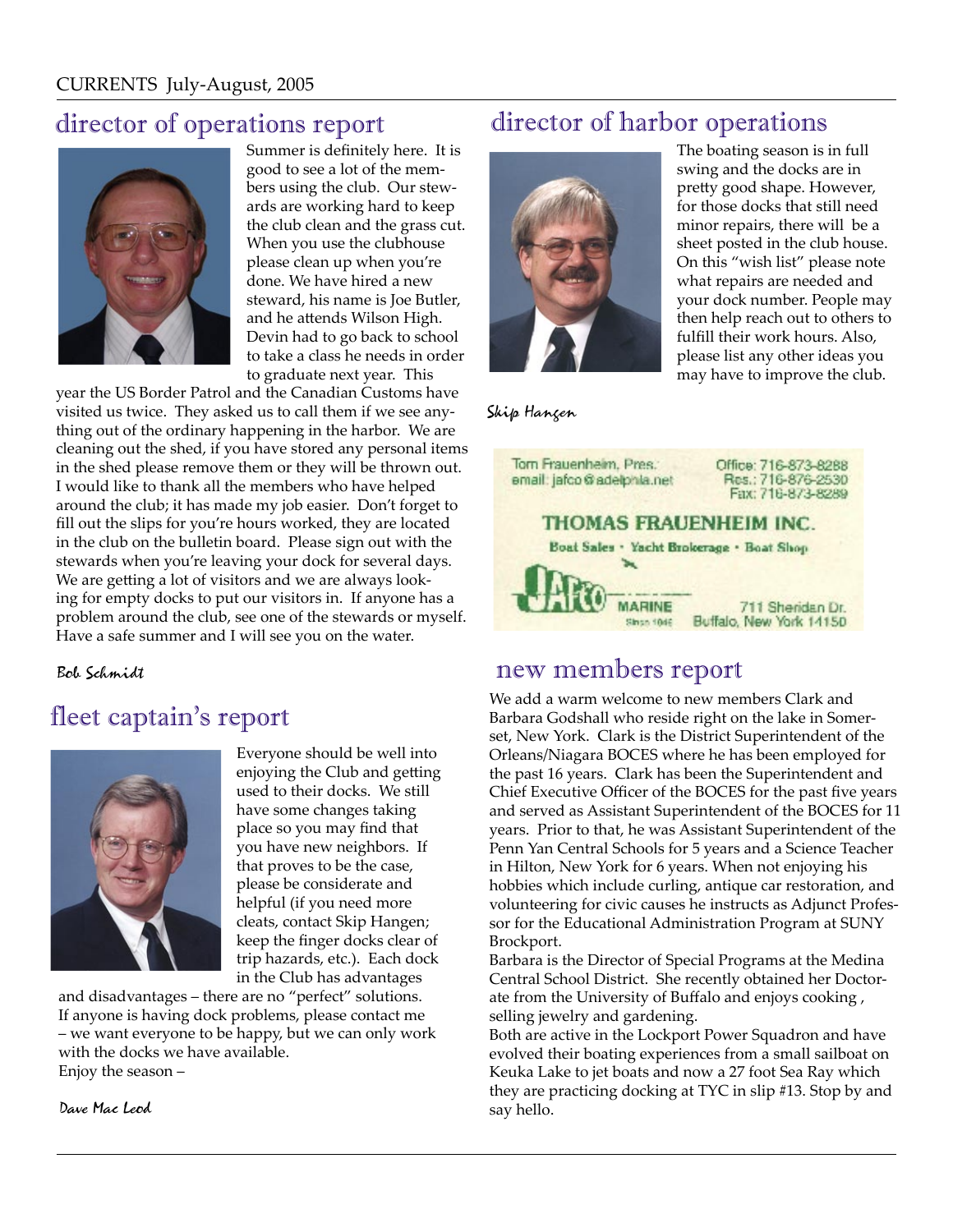

 Welcome to another issue of the currents and of course that means another chance for me to ramble on. I also want to say that I have received many comments as a result of my first article. I hope that the readers will at least start thinking now about all those electrical gadgets you have on the boat. My hope is that my articles will help you

to understand them even more.

 In this article I would like to address electrical connections. This is how you ultimately get that power from the source (battery) to the equipment you have installed on your boat. These connections come in many varieties, slip on connectors, screw on connectors, plugs/recepticals and is some cases two bare wires twisted together. In most cases when you are having problems with your equipment, this is the first place you should start.

 You have to realize that the wiring in the boat and all these types of connectors are made of metal and they will rust, oxidize, corrode and even break. This oxidation will act as insulator and prevent the power from flowing to your equipment. In most cases if you find that the connectors you are checking show signs of oxidation, it is a simple fix of cleaning the connector. You can use a file or sandpaper to make the metal shine again, and then reconnect it. In real bad cases, you may have to replace the connector.

 There are a couple of additional terms that comes to mind when talking about making connections. One of these is called a *crimp* (To pinch together) and the other is to *solder* (a metal alloy used when melted to join or patch metal parts). I personally would only use a crimp connection for a temporary connection and would solder any

connection that you want to last. Remember corrosion will happen on both metals that are crimped together and eventually breaking the connection. This also happens when you simply twist two wires together. I know what your thinking; "Who can solder"? Well, I can teach you in five minutes or less!

Lets talk about one more type of connection that can be trouble, plugs and receptacles. We find these on some of the sailboats, to attach electrical wires to the mast. These, in a lot of cases are out in the weather and the first thing people do after they plug them together is to wrap them with tape. "N O T" In fact the tape will trap water and quicken the corrosion of the connector. Leave it unwrapped and it will drain and dry quicker. If you have been wrapping your connectors to protect them from the weather, maybe you need to look at installing a new weather resistant connector. Using tape on any connections that are outside and sometimes even inside should be prevented and you should use a marine grade of shrink tubing in the correct size to seal the wire where it has been connected.

 Again I have thrown a lot of information out here and maybe some of it may need extra explanation, but hopefully this will get you thinking about what makes that deck light blink or why your instruments go on and off by themselves. If you want any further explanation on what I said here, please stop by I-61 and we can talk about your boat wiring. I can also work with you via e-mail. Send questions to WILLIE.HAYS @ NETZERO.COM. I will be more than willing to share ideas about upgrading, installing new equipment, or fixing wiring issues you may feel you have.

What a wonderful summer we've been having! I hope all of

Be Safe, Willie



#### treasurer's report

you have been taking full advantage of the weather and have been enjoying the fellowship at the club and the beauty of our surroundings. I just love to sit and look out into the harbor from our area in Haines and see all the boats in the harbor and the ones that pass the entrance to Wilson harbor out in the lake. It is a beautiful place and we are so fortunate to call it home. Several new members have been asking about gate cards, club house keys, and gas keys. Club house keys are free. There is a \$25.00 refundable deposit for gate cards. The cards themselves cost \$5.00 each. For those who wish to pump their own gas and be billed from the club instead of paying a steward, we offer gas keys. There is a \$75.00 refundable deposit on the key. If you are need of such items please call Peter Fleckenstein at 791-4954 or email him at pfleck1@bluefrog.com and Peter will get them to you. As to credit cards, the club takes MasterCard and Visa only. Do we take cash? Of course we do, but please don't use your

Canadian cash for purchasing snacks or ice. We don't mind taking Canadian cash from our visitors from across the pond but please realize that we lose money at the bank when we deposit it because of the exchange rate.

 A note from my wife Sharon about the Ship's Store. The store is open on Saturdays from noon to 2:00 PM. If the items you want aren't in stock she can always order them from the catalog in the color, size, and TYC logo that suits you. Brand new items this year include sleeveless tank tops and polo shirts for women. Please stop by and look over the shirts, sweat shirts, jackets, burgees, TYC decals and pins that she has on display in the club house.

#### George Deck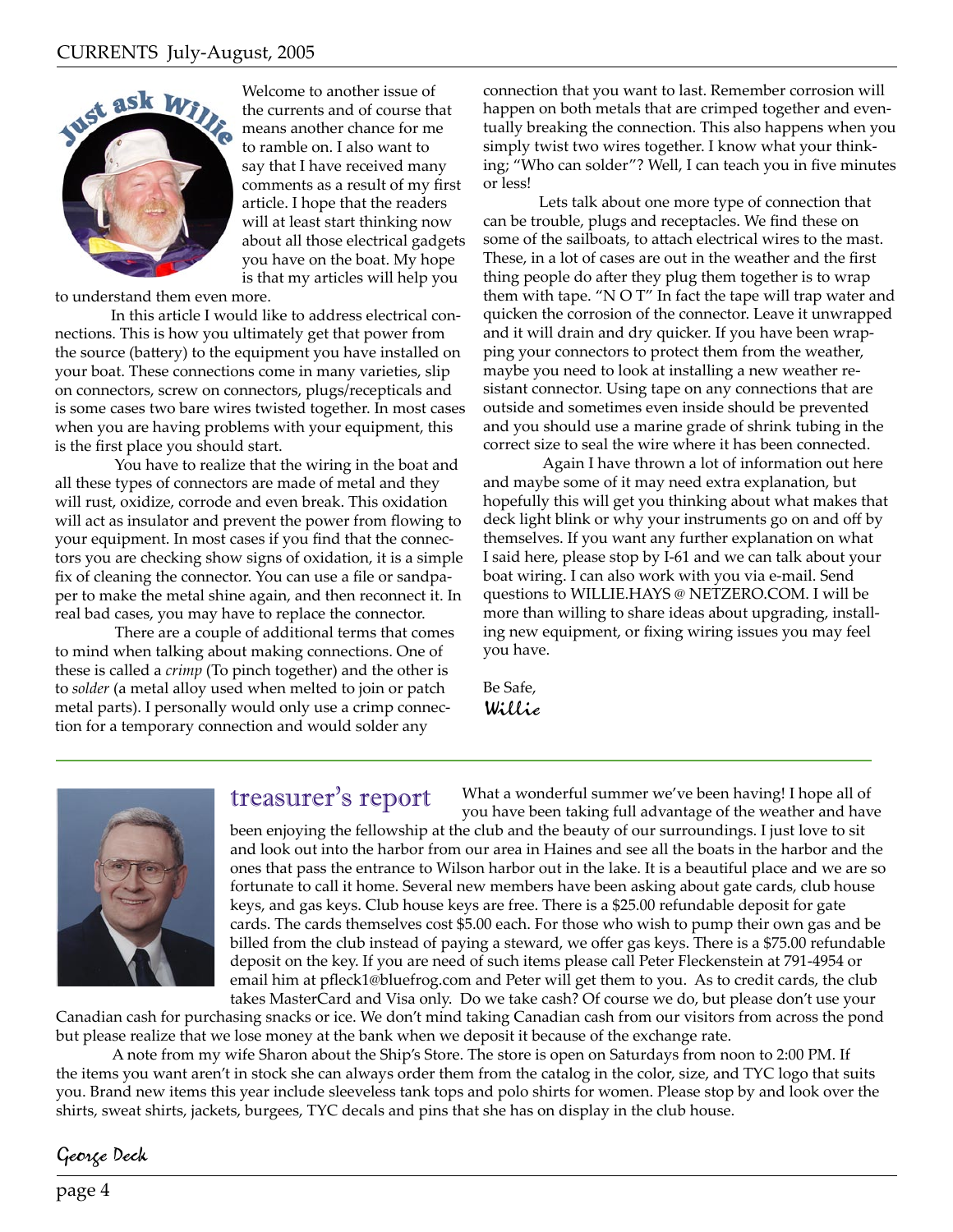### rear-commodore's report



SAIL PAST !! For those who came, I know you had a good time. For those who were away – you missed a great event. Commodore Anderson instituted several new ideas that we hope will become TYC traditions. From the Past Commodores raising the flag to music and Don's Sipes cannon roar, to your entire Board on the Review Boat, and the Board serving dinner ; all in all it was a wonderful day. Rev

Jim Massie's prayers for fair weather and good seas were answered in full.

 Why get your friends to JOIN Tuscarora Yacht Club ?? The boating season is in full swing and the weather is much kinder than last year. Warmer air has allowed swimming off the boats and the cruising season is picking up steam. It is a good time to reflect on the joys and benefits of belonging to one of the best yacht clubs on Lake Ontario. While the term YACHT conjures up images of white pants, fancy hats and stiff protocol, at TYC we are blessed with a wonderful group of hard working folks who enjoy each others casual company and jump to lend a hand to each other at every opportunity. I had a first hand experience with this recently. Returning to my slip with my bow line wrapped around the shaft (color me dumb)- which caused the engine to stall below 1800 rpm - it was a great relief to see several members at my dock, waiting to help. On a recent 6 day cruise we stopped at a marina and 4 yacht clubs. I was struck with the contrast in attitude and comradory. The marina was nice, however the staff and elaborate security systems made it clear that it was a For- Profit operation. I guess the rates were competitive but it was good to reflect on the cost savings associated with reciprocal privileges. Beyond the money a more important benefit came through. All 4 yacht clubs reinforced a feeling of welcome and shared purpose. Members at all 4 clubs came forth with information, docking help, and an attitude that made m proud to be a member of TYC and the fraternity of brotherhood that exists among yacht club members here on Lake Ontario. I hope your boating experience this summer allows you to experience this sense of shared joy. If you haven't been cruising – try it. Start with dinner at Olcott Yacht Club 6 miles east, and then Youngstown or Niagara on the Lake Yacht Clubs, 12 miles west and soon you will be leading a pack of fellow cruisers to wonderful places. YOUR MEMBER SERVICE PROGRAM is getting the job done. Through July 5 over 625 member service hours have been turned in. While launch hours lead the list followed by work on the every member survey almost 200 member

service hours have been logged on the broad variety of task it takes to keep the Club going. The physical results show. The Club House looks great. The grass is green and trim and the water front holes are getting filled in. In addition it is clear from the slips turned in that mini work parties are bringing together club members working together for the betterment of OUR CLUB. The list on the board is current through that date. If you have put in hours to help the Club and they are not recorded please fill in a slip and leave it in the box. FIND A FRIEND or SOMEONE YOU WOULD LIKE TO KNOW BETTER. CHECK THE BOARD AND PICK A PROJECT YOU CAN DO TOGETHER. EVERYONE WINS !!

The Currents is your newsletter. If you have a topic you would like to read about please see Bill Fleming or myself and we will see if we can line up a local expert. If you are willing to get your copy of the Currents electronically to reduce club postage expense please drop Bill an e-mail at bill@tycwilson.com

 I look forward to seeing you at the club. summary